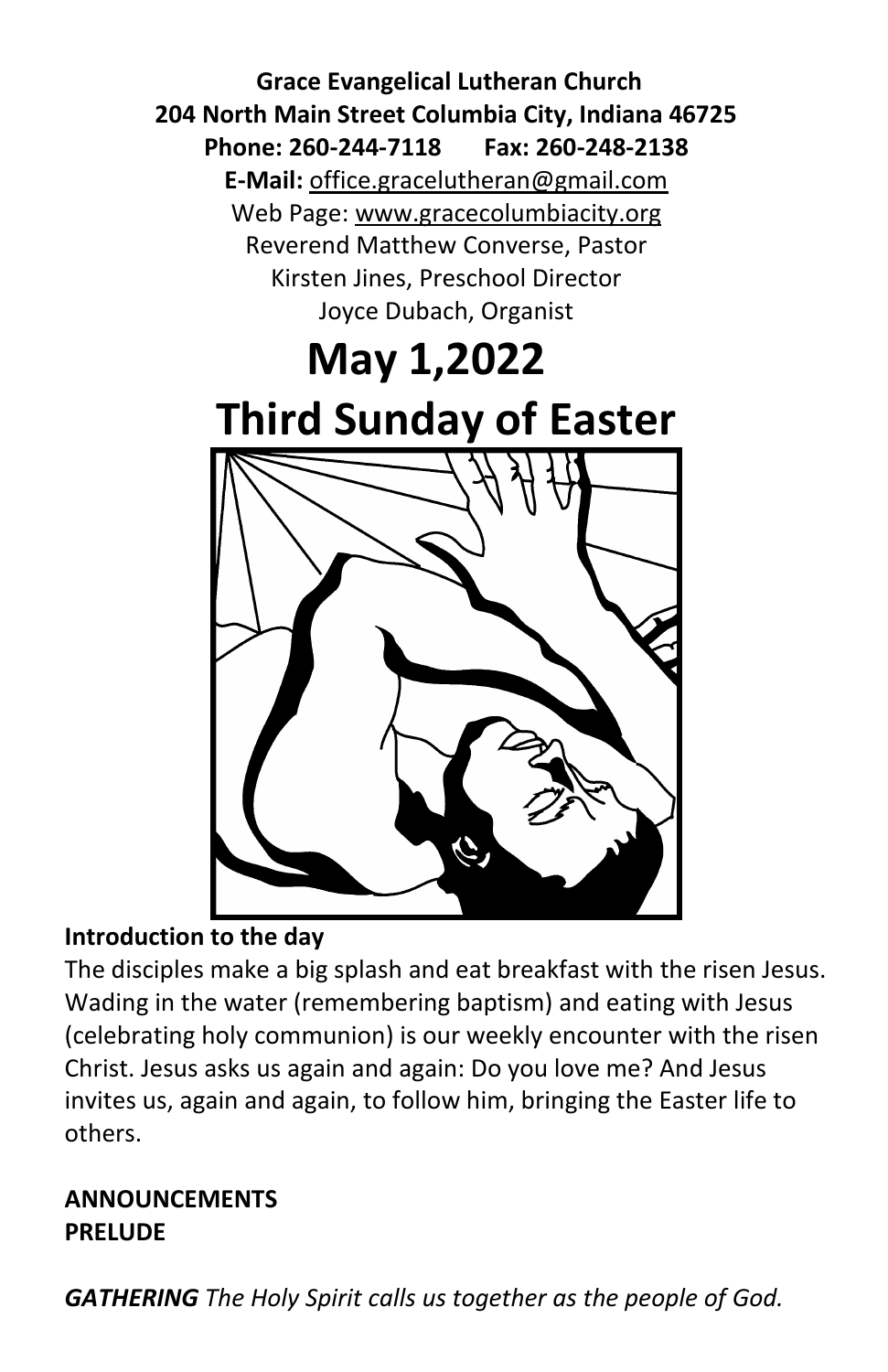# *[Please stand as you are able.]* **THANKSGIVING FOR BAPTISM**

# Alleluia! Christ is risen. **Christ is risen indeed. Alleluia!**

In the waters of baptism, we have passed over from death to life with Jesus Christ, and we are a new creation. For this saving mystery, and for this water, let us bless God, who was, who is, and who is to come.

We thank you, God, for your river of life, flowing freely from your throne: through the earth, through the city, through every living thing.

You rescued Noah and his family from the flood; You opened wide the sea for the Israelites. Now in these waters you flood us with mercy, and our sin is drowned forever. You open the gate of righteousness and we pass safely through.

In Jesus Christ, you calm and trouble the waters. You nourish us and enclose us in safety. You call us forth and send us out. In lush and barren places, you are with us. You have become our salvation.

Now breathe upon this water and awaken your church once more. Claim us again as your beloved and holy people. Quench our thirst; cleanse our hearts; wipe away every tear.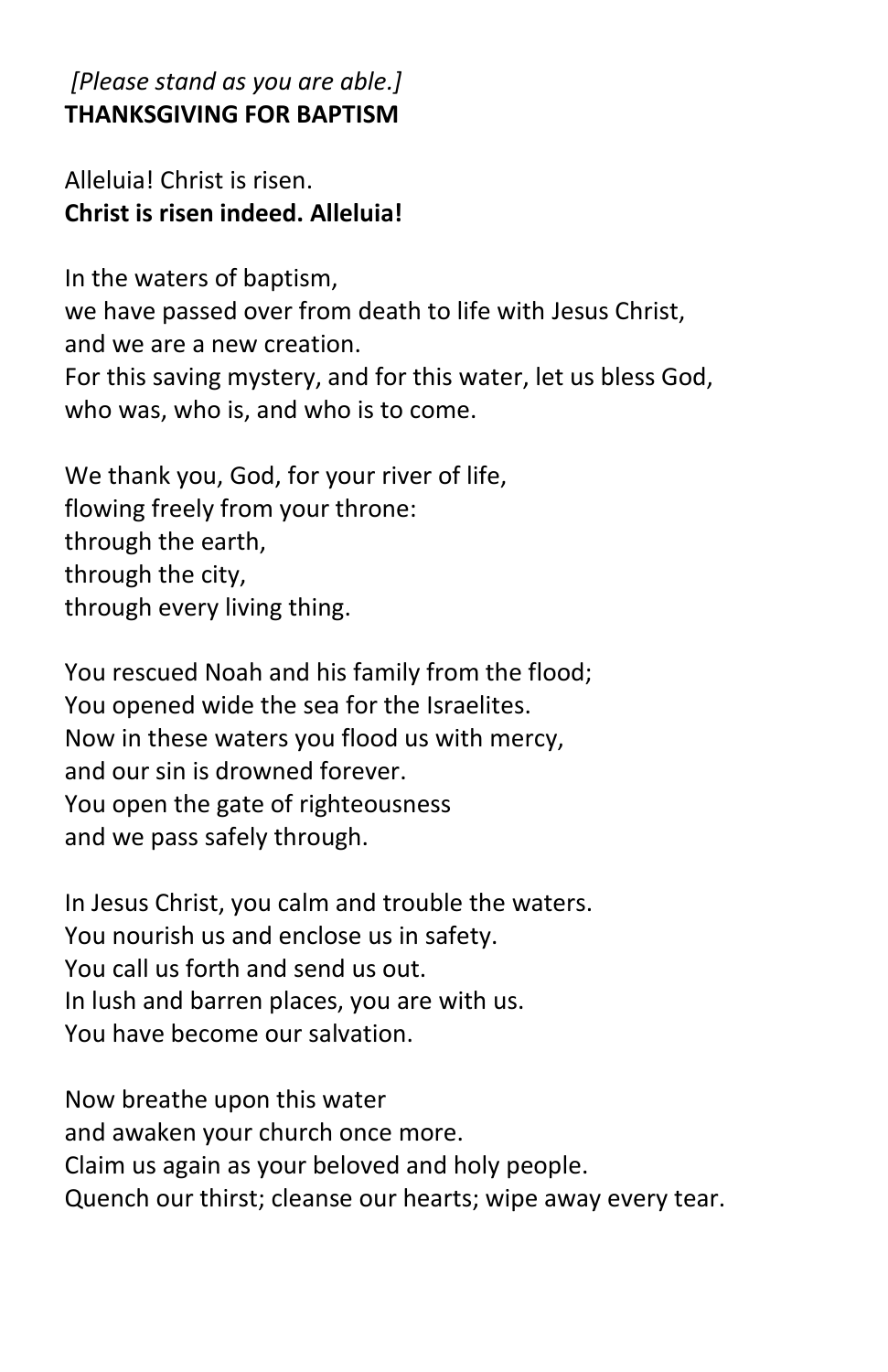To you, our Beginning and our End, our Shepherd and Lamb, be honor, glory, praise, and thanksgiving, now and forever. **Amen.**

**GATHERING SONG** *Christ the Lord Is Risen Today!* **(ELW 373)**

Text: Charles Wesley, 1707–1788, alt.Music: Pierre de Corbeil, d. 1222, arr. *Lutheran Book of Worship*Reprinted/streamed will pe rights Reserved

#### **GREETING**

The grace of our Lord Jesus Christ, the love of God, and the communion of the Holy Spirit be with you all. **And also with you.**

#### **CANTICLE OF PRAISE**

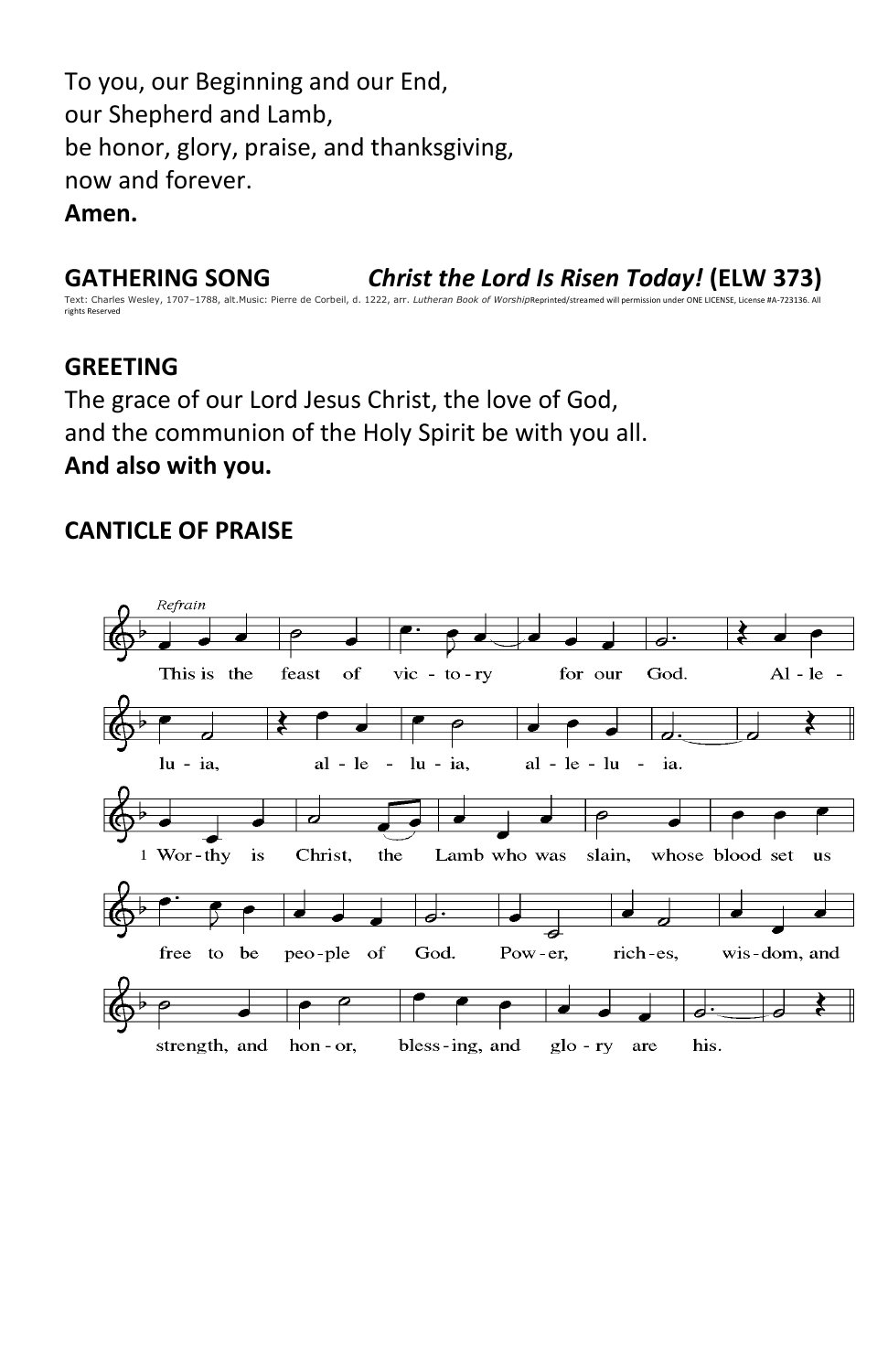

# **PRAYER OF THE DAY**

Let us pray. Eternal and all-merciful God, with all the angels and all the saints we laud your majesty and might. By the resurrection of your Son, show yourself to us and inspire us to follow Jesus Christ, our Savior and Lord, who lives and reigns with you and the Holy Spirit, one God, now and forever.

# **Amen.**

**WORD** God speaks to us in scripture reading, preaching, and song.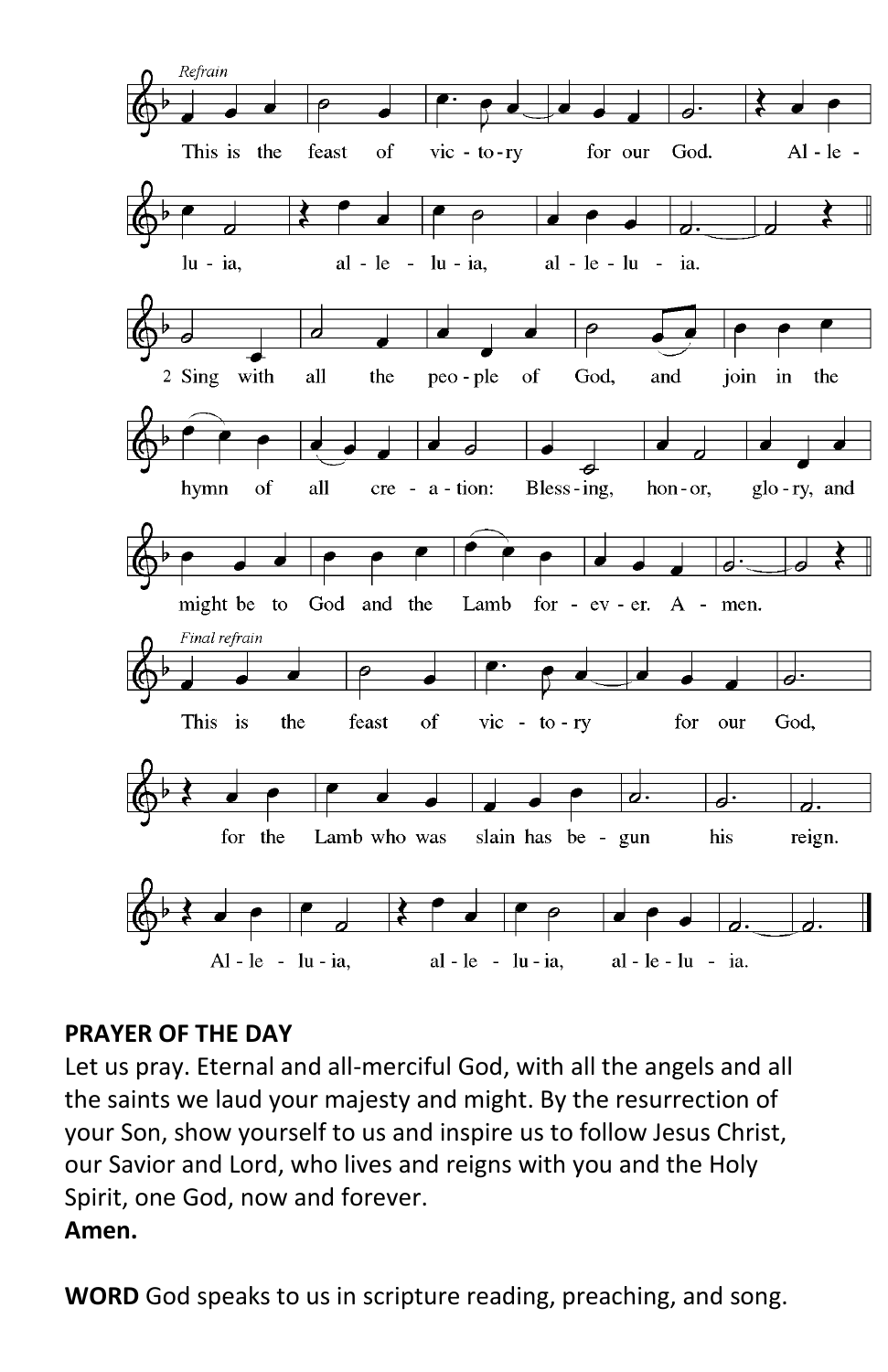# *[The assembly is seated]* **FIRST READING : Acts 9:1-6 [7-20]**

A reading from Acts.

 $1$ Meanwhile Saul, still breathing threats and murder against the disciples of the Lord, went to the high priest  $2$  and asked him for letters to the synagogues at Damascus, so that if he found any who belonged to the Way, men or women, he might bring them bound to Jerusalem.  $3$ Now as he was going along and approaching Damascus, suddenly a light from heaven flashed around him. <sup>4</sup>He fell to the ground and heard a voice saying to him, "Saul, Saul, why do you persecute me?" <sup>5</sup>He asked, "Who are you, Lord?" The reply came, "I am Jesus, whom you are persecuting.  $6B$ ut get up and enter the city, and you will be told what you are to do." [ $7$ The men who were traveling with him stood speechless because they heard the voice but saw no one.  $8$ Saul got up from the ground, and though his eyes were open, he could see nothing; so they led him by the hand and brought him into Damascus. <sup>9</sup>For three days he was without sight, and neither ate nor drank.

 $10$ Now there was a disciple in Damascus named Ananias. The Lord said to him in a vision, "Ananias." He answered, "Here I am, Lord."  $11$ The Lord said to him, "Get up and go to the street called Straight, and at the house of Judas look for a man of Tarsus named Saul. At this moment he is praying,  $12$  and he has seen in a vision a man named Ananias come in and lay his hands on him so that he might regain his sight."  $^{13}$ But Ananias answered, "Lord, I have heard from many about this man, how much evil he has done to your saints in Jerusalem;  $14$ and here he has authority from the chief priests to bind all who invoke your name."  $15$ But the Lord said to Ananias, "Go, for he is an instrument whom I have chosen to bring my name before Gentiles and rulers and before the people of Israel;  $^{16}$ I myself will show him how much he must suffer for the sake of my name." <sup>17</sup>So Ananias went and entered the house. He laid his hands on Saul and said, "Brother Saul, the Lord Jesus, who appeared to you on your way here, has sent me so that you may regain your sight and be filled with the Holy Spirit."

 $18$ And immediately something like scales fell from his eyes, and his sight was restored. Then he got up and was baptized,  $^{19}$ and after taking some food, he regained his strength.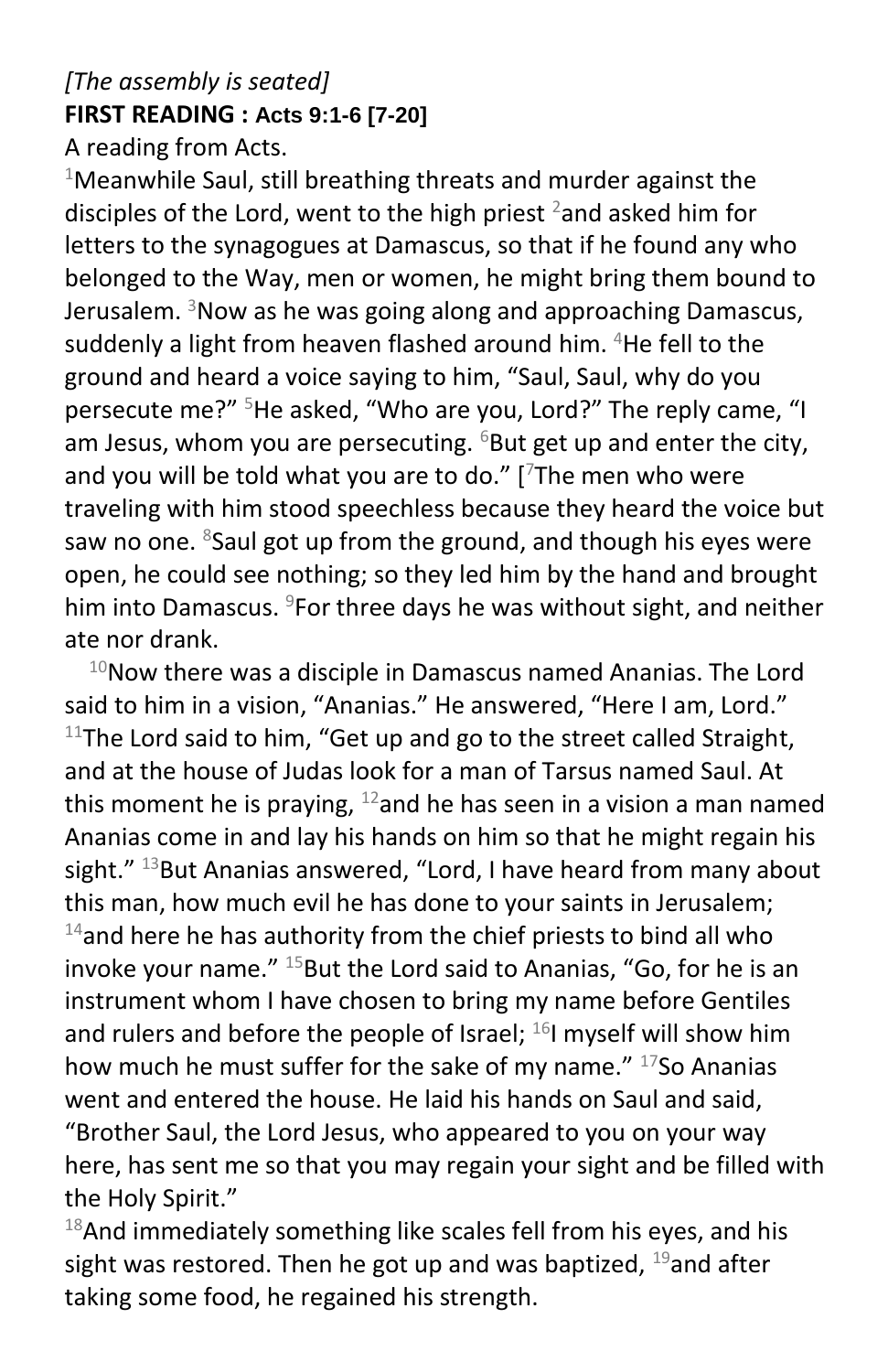For several days Saul was with the disciples in Damascus,  $^{20}$  and immediately he began to proclaim Jesus in the synagogues, saying, "He is the Son of God."] Word of God, word of life.

# **Thanks be to God.**

# **PSALM: Psalm 30**

<sup>1</sup>I will exalt you, O Loro, because you have lifted me up and have not let my enemies triumph over me.

<sup>2</sup>**O LORD my God, I cried out to you,**

# **and you restored me to health.**

 $3$ You brought me up, O LORD, from the dead; you restored my life as I was going down to the grave.

<sup>4</sup>**Sing praise to the LORD, all you faithful; give thanks in holy remembrance.**

<sup>5</sup>God's wrath is short; God's favor lasts a lifetime. Weeping spends the night, but joy comes in the morning.

<sup>6</sup>**While I felt secure, I said,**

# **"I shall never be disturbed.**

 $7$ You, Lord, with your favor, made me as strong as the mountains." Then you hid your face, and I was filled with fear.

- 8 **I cried to you, O LORD;**
	- **I pleaded with my Lord, saying,**
- <sup>9</sup>"What profit is there in my blood, if I go down to the pit? Will the dust praise you or declare your faithfulness?

<sup>10</sup>**Hear, O LORD, and have mercy upon me;**

```
O LORD, be my helper."
```
 $11$ You have turned my wailing into dancing;

you have put off my sackcloth and clothed me with joy.

<sup>12</sup>**Therefore my heart sings to you without ceasing;**

**O LORD my God, I will give you thanks forever.**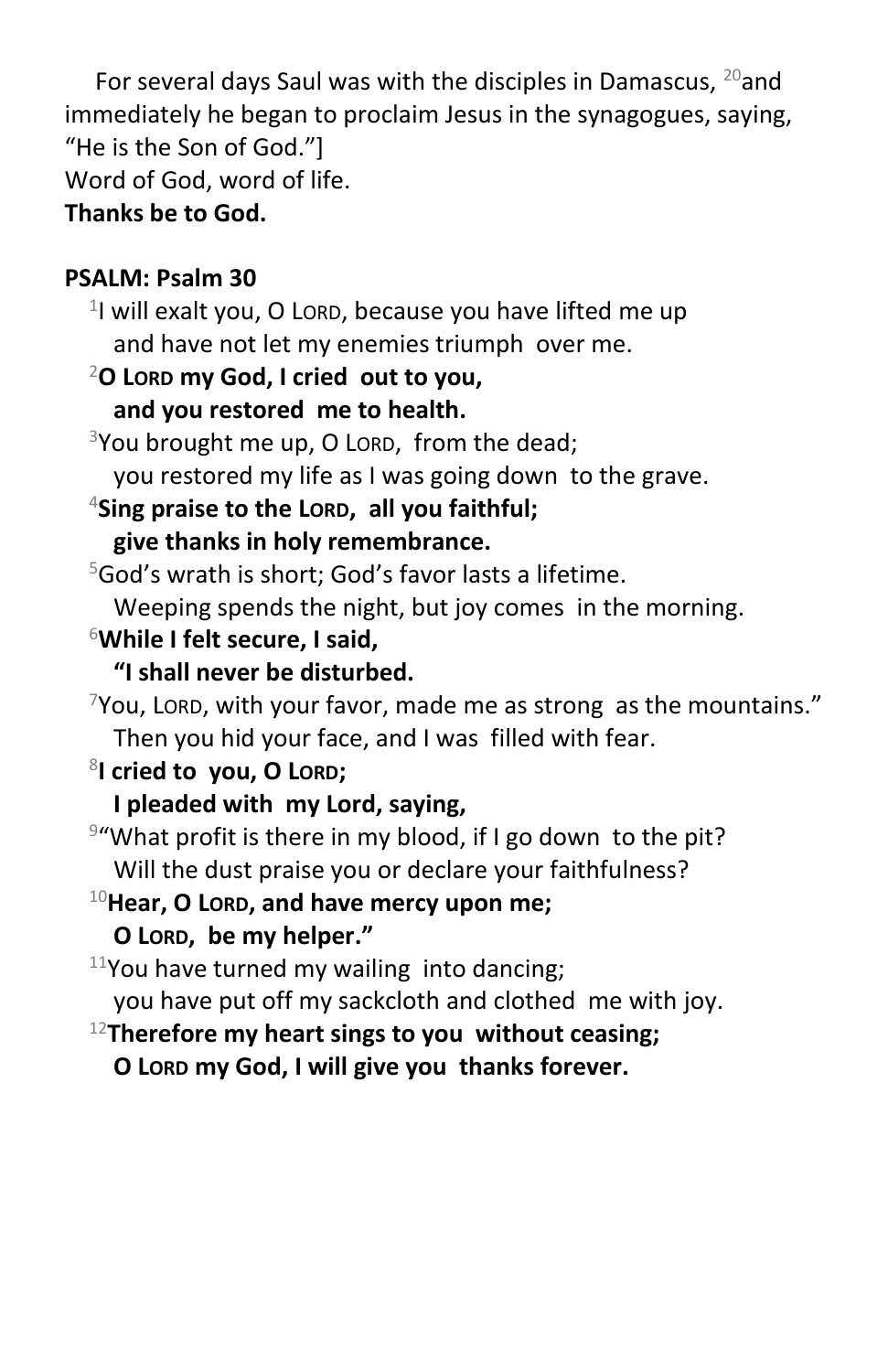# **SECOND READING Revelation 5:11-14**

A reading from Revelation.

 $11$ Then I looked, and I heard the voice of many angels surrounding the throne and the living creatures and the elders; they numbered myriads of myriads and thousands of thousands,  $^{12}$ singing with full voice,

"Worthy is the Lamb that was slaughtered to receive power and wealth and wisdom and might and honor and glory and blessing!"

 $13$ Then I heard every creature in heaven and on earth and under the earth and in the sea, and all that is in them, singing,

"To the one seated on the throne and to the Lamb

be blessing and honor and glory and might

forever and ever!"

<sup>14</sup>And the four living creatures said, "Amen!" And the elders fell down and worshiped.

Word of God, word of life.

# **Thanks be to God.**

# *[Please stand as you are able.]* **GOSPEL ACCLAMATION**



*Alleluia.* Our hearts **<sup>|</sup>** burn within us\* while you open to **<sup>|</sup>** us the scriptures. *Alleluia.*

# **GOSPEL: John 21:1-19**

The holy gospel according to John. **Glory to you, O Lord.**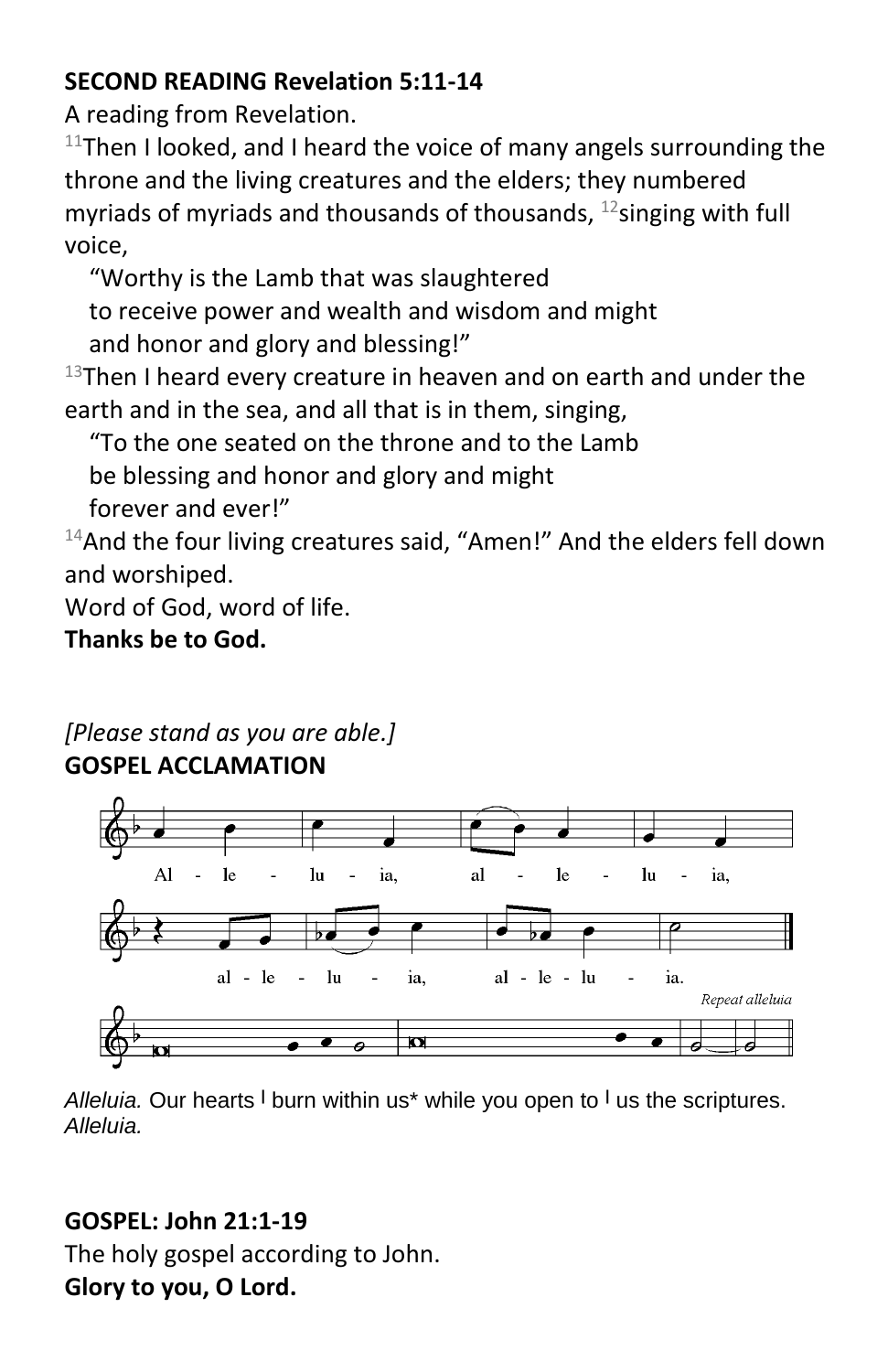1 Jesus showed himself again to the disciples by the Sea of Tiberias; and he showed himself in this way.  $2$ Gathered there together were Simon Peter, Thomas called the Twin, Nathanael of Cana in Galilee, the sons of Zebedee, and two others of his disciples. <sup>3</sup>Simon Peter said to them, "I am going fishing." They said to him, "We will go with you." They went out and got into the boat, but that night they caught nothing.

4 Just after daybreak, Jesus stood on the beach; but the disciples did not know that it was Jesus. <sup>5</sup>Jesus said to them, "Children, you have no fish, have you?" They answered him, "No." <sup>6</sup>He said to them, "Cast the net to the right side of the boat, and you will find some." So they cast it, and now they were not able to haul it in because there were so many fish. <sup>7</sup>That disciple whom Jesus loved said to Peter, "It is the Lord!" When Simon Peter heard that it was the Lord, he put on some clothes, for he was naked, and jumped into the sea.  $8$ But the other disciples came in the boat, dragging the net full of fish, for they were not far from the land, only about a hundred yards off.

<sup>9</sup>When they had gone ashore, they saw a charcoal fire there, with fish on it, and bread.  $^{10}$  Jesus said to them, "Bring some of the fish that you have just caught."  $^{11}$ So Simon Peter went aboard and hauled the net ashore, full of large fish, a hundred fifty-three of them; and though there were so many, the net was not torn.  $^{12}$  Jesus said to them, "Come and have breakfast." Now none of the disciples dared to ask him, "Who are you?" because they knew it was the Lord.  $13$  Jesus came and took the bread and gave it to them, and did the same with the fish.  $^{14}$ This was now the third time that Jesus appeared to the disciples after he was raised from the dead.

 $15$ When they had finished breakfast, Jesus said to Simon Peter, "Simon son of John, do you love me more than these?" Simon Peter said to him, "Yes, Lord; you know that I love you." Jesus said to him, "Feed my lambs."  $16A$  second time Jesus said to him, "Simon son of John, do you love me?" He said to him, "Yes, Lord; you know that I love you." Jesus said to him, "Tend my sheep." <sup>17</sup> Jesus said to him the third time, "Simon son of John, do you love me?" Peter felt hurt because he said to him the third time, "Do you love me?" And he said to Jesus, "Lord, you know everything; you know that I love you." Jesus said to him, "Feed my sheep.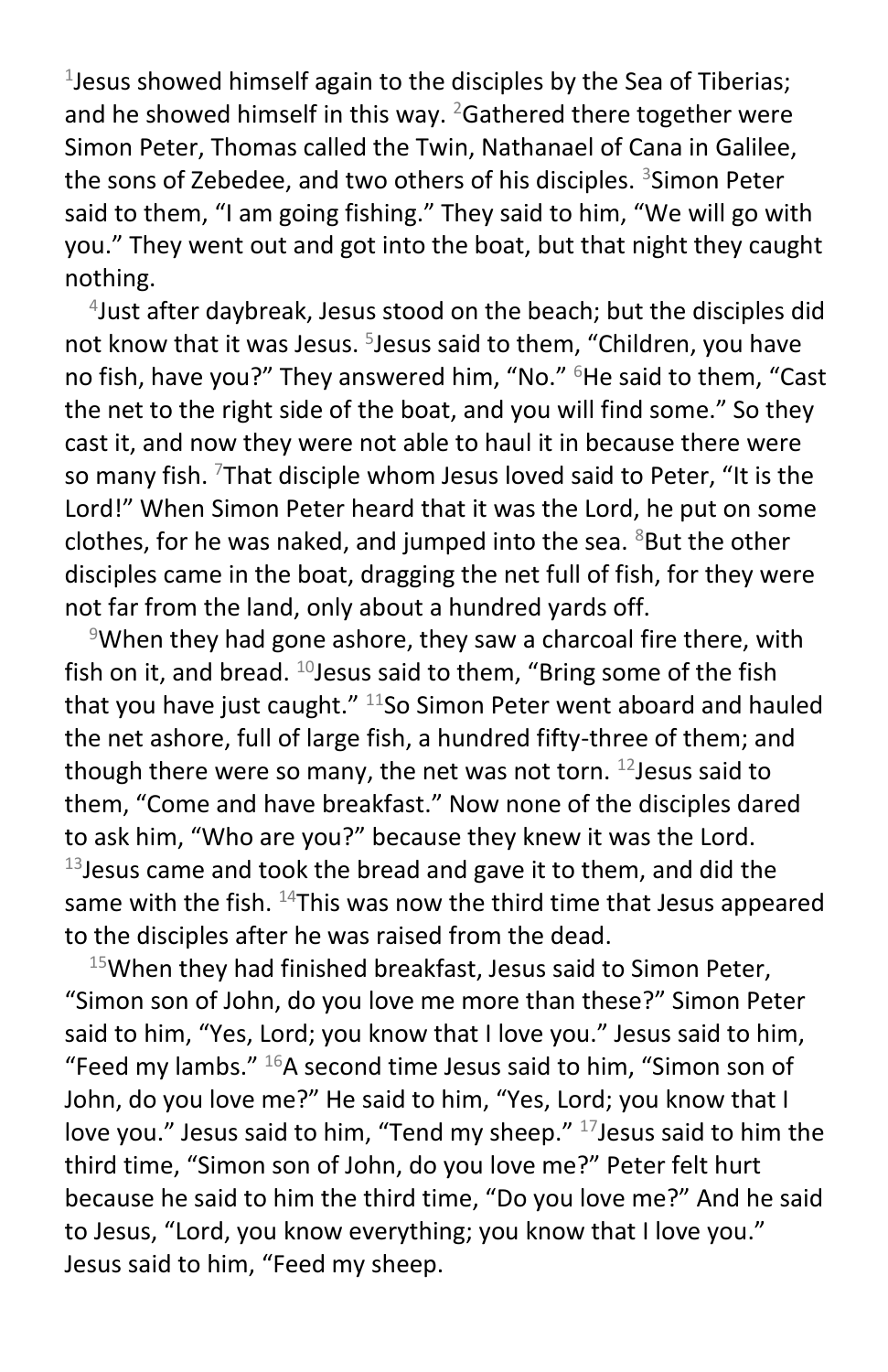$18$ Very truly, I tell you, when you were younger, you used to fasten your own belt and to go wherever you wished. But when you grow old, you will stretch out your hands, and someone else will fasten a belt around you and take you where you do not wish to go."  $19$  (Jesus said this to indicate the kind of death by which Peter would glorify God.) After this Jesus said to him, "Follow me."

The gospel of the Lord. **Praise to you, O Christ.**

*[The assembly is seated]* **SERMON**

*[Please stand as you are able]*

**HYMN OF THE DAY** *Christ Is Alive! Let Christians Sing* **(ELW 389)**. Text: Brian A. Wren, b. 1936Music: T. Williams, Psalmodia Evangelica, 1789 Reprinted/streamed will permission under ONE LICENSE, License #A-723136. All rights Reserved.

#### **CREED**

**We believe in one God, the Father, the Almighty, maker of heaven and earth, of all that is, seen and unseen.**

**We believe in one Lord, Jesus Christ, the only Son of God, eternally begotten of the Father, God from God, Light from Light, true God from true God, begotten, not made, of one Being with the Father; through him all things were made.**

**For us and for our salvation he came down from heaven, was incarnate of the Holy Spirit and the virgin Mary and became truly human. For our sake he was crucified under Pontius Pilate; he suffered death and was buried. On the third day he rose again in accordance with the scriptures; he ascended into heaven and is seated at the right hand of the Father. He will come again in glory to judge the living and the dead, and his kingdom will have no end.**

**We believe in the Holy Spirit, the Lord, the giver of life, who proceeds from the Father and the Son,\*who with the Father and the Son is worshiped and glorified, who has spoken through the prophets. We believe in one holy catholic and apostolic church. We acknowledge one baptism for the forgiveness of sins. We look for the resurrection of the dead, and the life of the world to come. Amen.**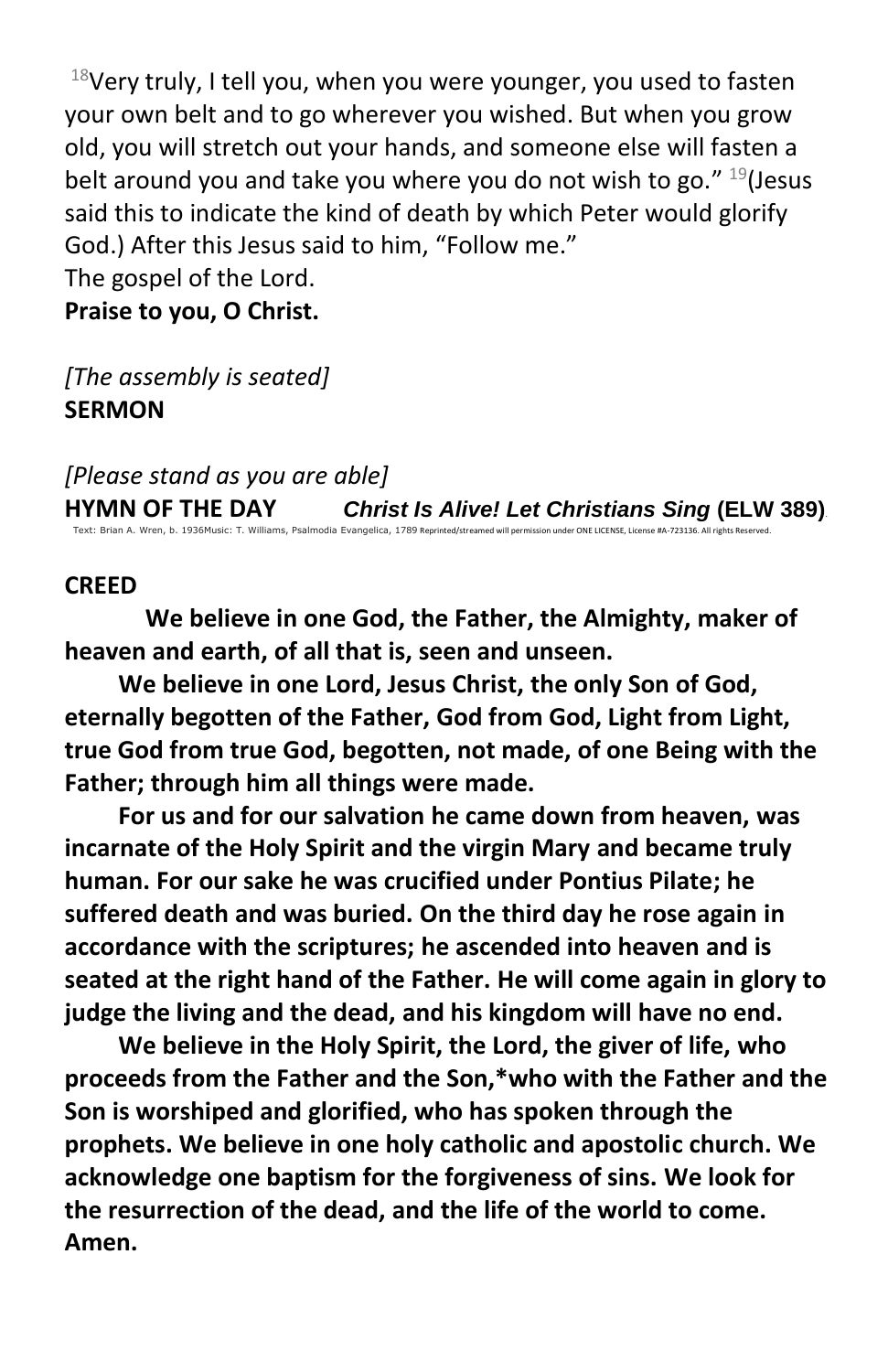# **PRAYERS OF INTERCESSION**

Set free from captivity to sin and death, we pray to the God of resurrection for the church, people in need, and all of creation.

Holy One of new beginnings, fill us with new life. Send us into the world as you sent your apostles Philip and James, to invite people to come and see your wondrous acts in Christ. God, in your mercy, **hear our prayer.**

Revive ecosystems along coastlands that have been devastated by natural forces and human negligence. Reestablish plant and animal life that purifies air and water and that feeds humans and other living creatures. God, in your mercy,

# **hear our prayer.**

Accompany laborers who get little rest from their work. Give them hope when they struggle to produce what they need. Give all who labor fair treatment and just wages. God, in your mercy, **hear our prayer.**

Restore all people who cry to you for help. Turn their mourning into dancing, clothe them with joy, and put a testimony of healing and praise on their lips. God, in your mercy,

### **hear our prayer.**

Be present to faithful ones who are persecuted for following you. Sustain them by your faithfulness, and give them strength in the name of Jesus. God, in your mercy, **hear our prayer.**

# *(other prayers may be offered at this time, silently or loud.)*

Join our voices with angels, creatures, and all the saints in praising Christ and bestowing upon him all blessing and honor and glory. Reveal Christ's glory to us and through us in our worship. God, in your mercy,

### **hear our prayer.**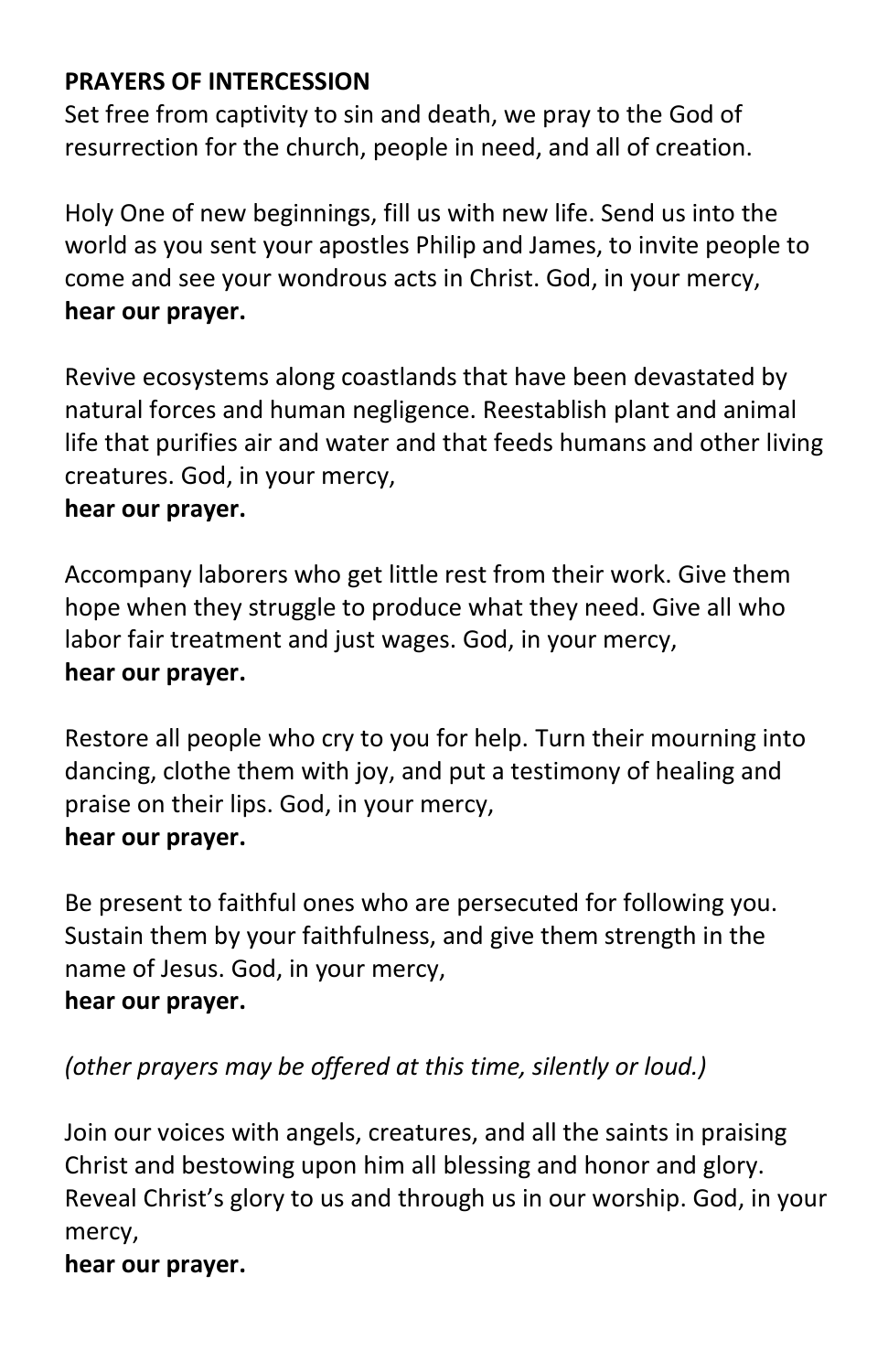In your mercy, O God, respond to these prayers, and renew us by your life-giving Spirit; through Jesus Christ, our Savior. **Amen.**

# **PEACE**

The peace of Christ be with you always.

# **And also with you.**

*(At this time share peace with your neighbor around you.)*

*MEAL God feeds us with the presence of Jesus Christ.*

# **OFFERING PRAYER**

Let us Pray, **Living God, you gather the wolf and the lamb to feed together in your peaceable reign, and you welcome us all at your table. Reach out to us through this meal, and show us your wounded and risen body, that we may be nourished and believe in Jesus Christ, our Savior and Lord.**

**Amen.**

# **GREAT THANKSGIVING DIALOGUE**

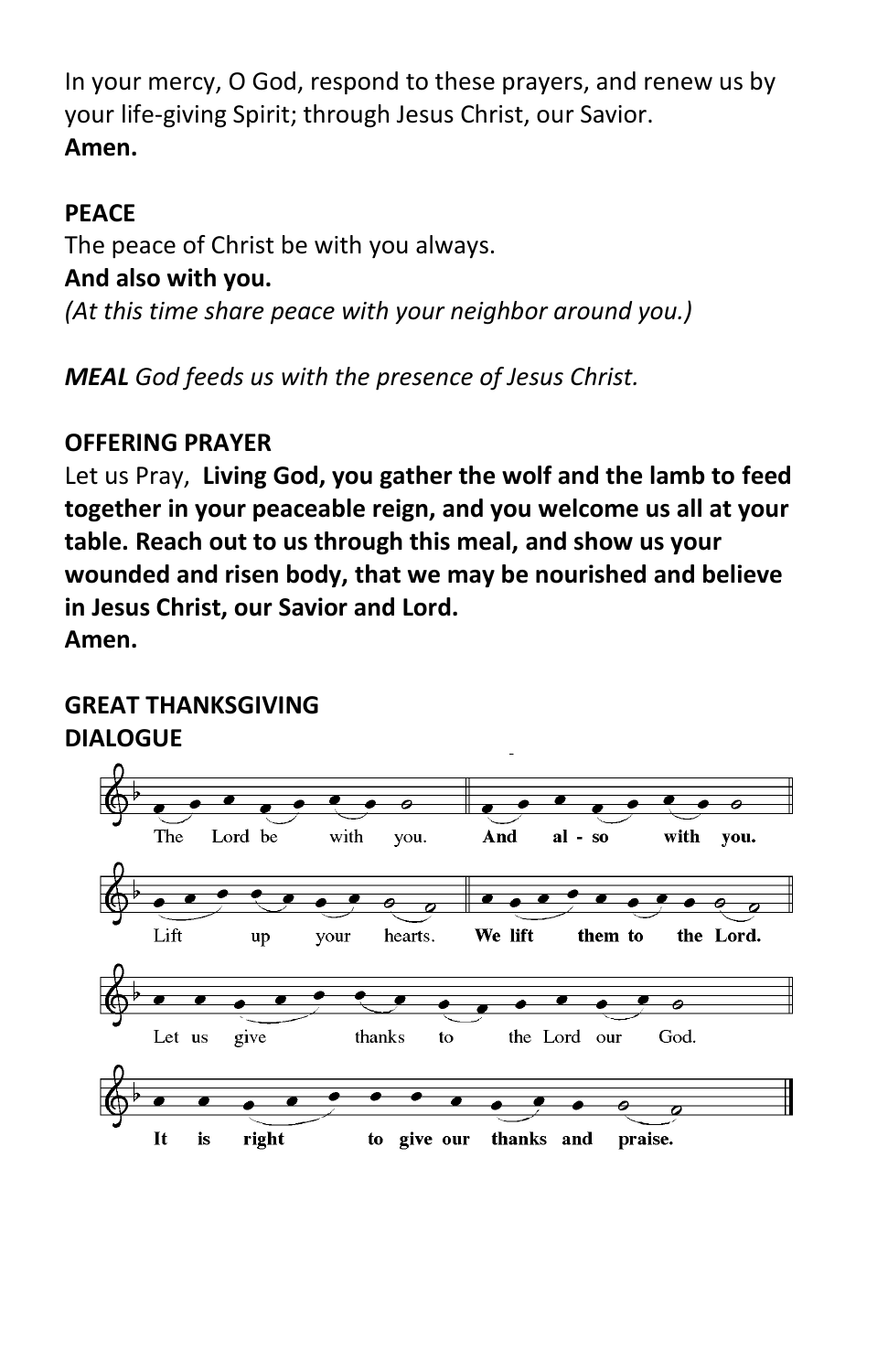# **PREFACE**

It is indeed right, our duty and our joy, that we should at all times and in all places give thanks and praise to you, almighty and merciful God, for the glorious resurrection of our Savior Jesus Christ, the true Paschal Lamb who gave himself to take away our sin; who in dying has destroyed death, and in rising has brought us to eternal life.

And so, with Mary Magdalene and Peter and all the witnesses of the resurrection,

with earth and sea and all their creatures,

and with angels and archangels, cherubim and seraphim,

we praise your name and join their unending hymn:

# **Holy, Holy, Holy**



# **THANKSGIVING AT THE TABLE**

Holy, living, and loving God,

we praise you for creating the heavens and the earth. We bless you for bringing Noah and his family through the waters of the flood, for freeing your people Israel from the bonds of slavery, and for sending your Son to be our Redeemer.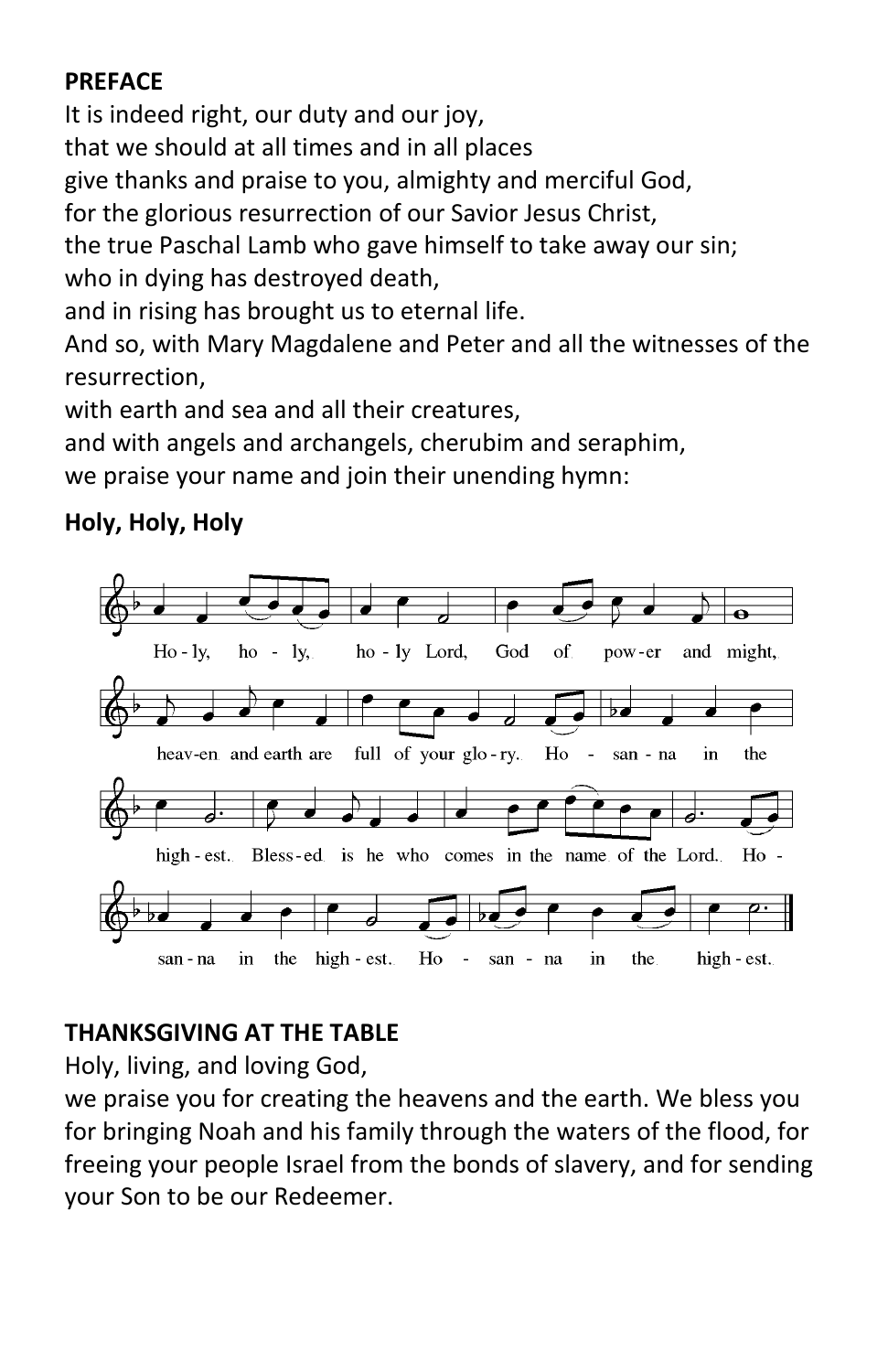We give you thanks for Jesus who, living among us, healed the sick, fed the hungry, and with a love stronger than death, gave his life for others.

In the night in which he was betrayed, our Lord Jesus took bread, and gave thanks; broke it, and gave it to his disciples, saying: Take and eat; this is my body, given for you. Do this for the remembrance of me.

Again, after supper, he took the cup, gave thanks, and gave it for all to drink, saying: This cup is the new covenant in my blood, shed for you and for all people for the forgiveness of sin. Do this for the remembrance of me.

Remembering, therefore, his life-giving death and glorious resurrection, we await your promised life for all this dying world. Breathe your Spirit on us and on this bread and cup: carry us in your arms from death to life, that we may live as your chosen ones, clothed in the righteousness of Christ.

Through him all glory and honor is yours, Almighty Father, with the Holy Spirit, in your holy Church, both now and forever. **Amen**

# **LORD'S PRAYER**

Lord, remember us in your kingdom and teach us to pray. **Our Father, who art in heaven, hallowed be thy name, thy kingdom come, thy will be done, on earth as it is in heaven. Give us this day our daily bread; and forgive us our trespasses, as we forgive those who trespass against us; and lead us not into temptation, but deliver us from evil. For thine is the kingdom, and the power, and the glory, forever and ever. Amen.**

# **INVITATION TO COMMUNION**

The risen Christ dwells with us here. All who are hungry, all who are thirsty, come.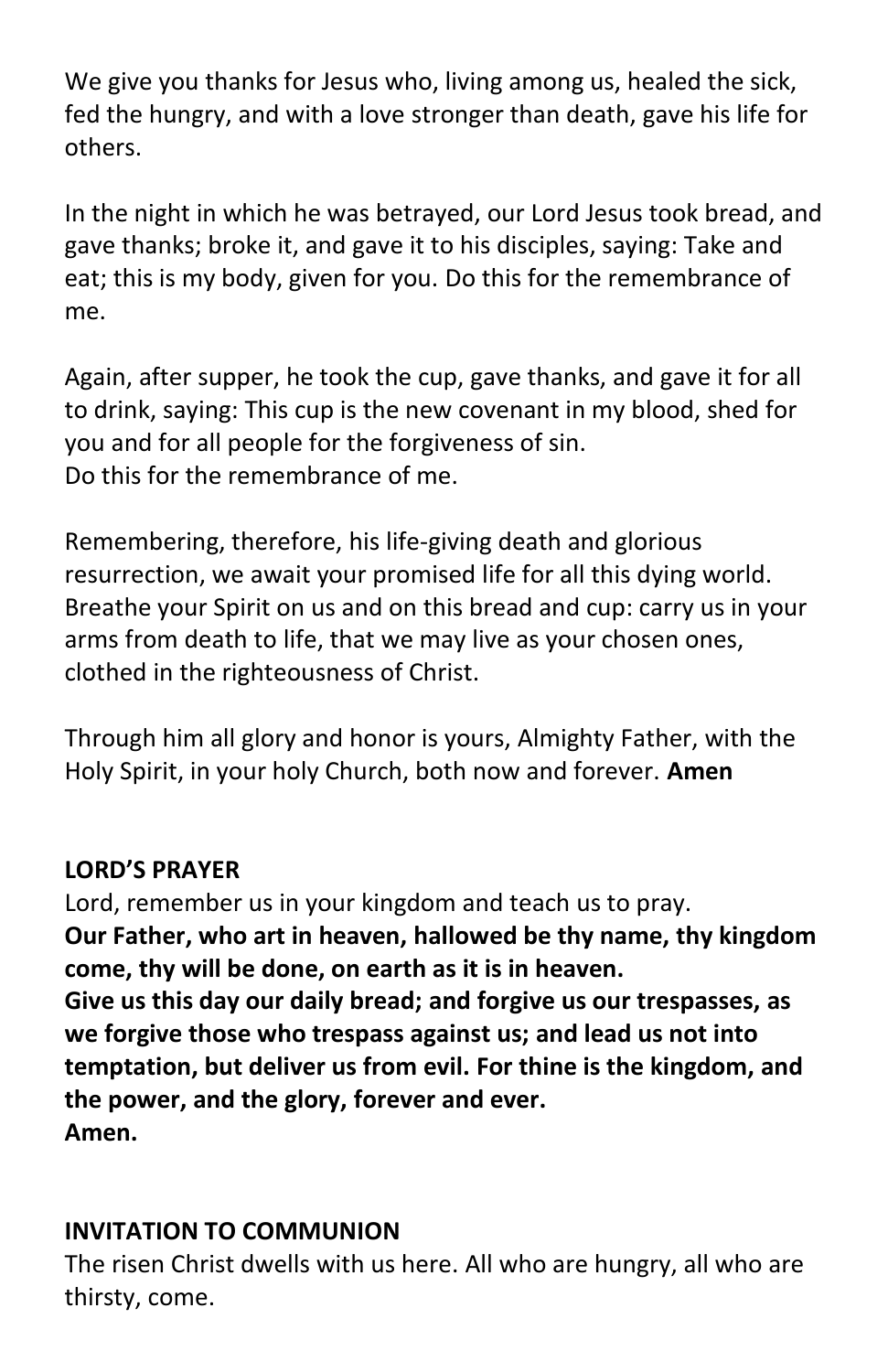*[The assembly is seated]* 

**COMMUNION** (*Everyone is welcome to come to the communion table. If you have not received instruction in the Sacraments, come to the altar for a blessing. If you would like to receive communion where you are seated in the pews, please tell the usher and at the close of communion you will be served.*)

*The body of Christ, given for you. Amen The blood of Christ; shed for you. Amen*

#### Lamb of God, you take a-way the sin of the world; have mer - cy on Lamb of God. take a-way the sin of the us. you Lamb of God, world; have mer - cy on us. you  $\overline{\bullet}$ take a - way the sin of the world; grant us peace.

# **COMMUNION SONG**

### **INSERTED MUSIC**

 *You, Lord, Are Both Lamb and Shepherd* **(acs 954) (as seen in the back of the bulletin)** Reprinted/streamed will permission under ONE LICENSE, License #A-723136. All rights Reserved.

 *The Church of Christ, in Every Age* **(ELW 729)**

Text: Fred Pratt Green, 1903-2000 Music: William Knapp, 1698-1768Reprinted

*[Please stand as you are able]*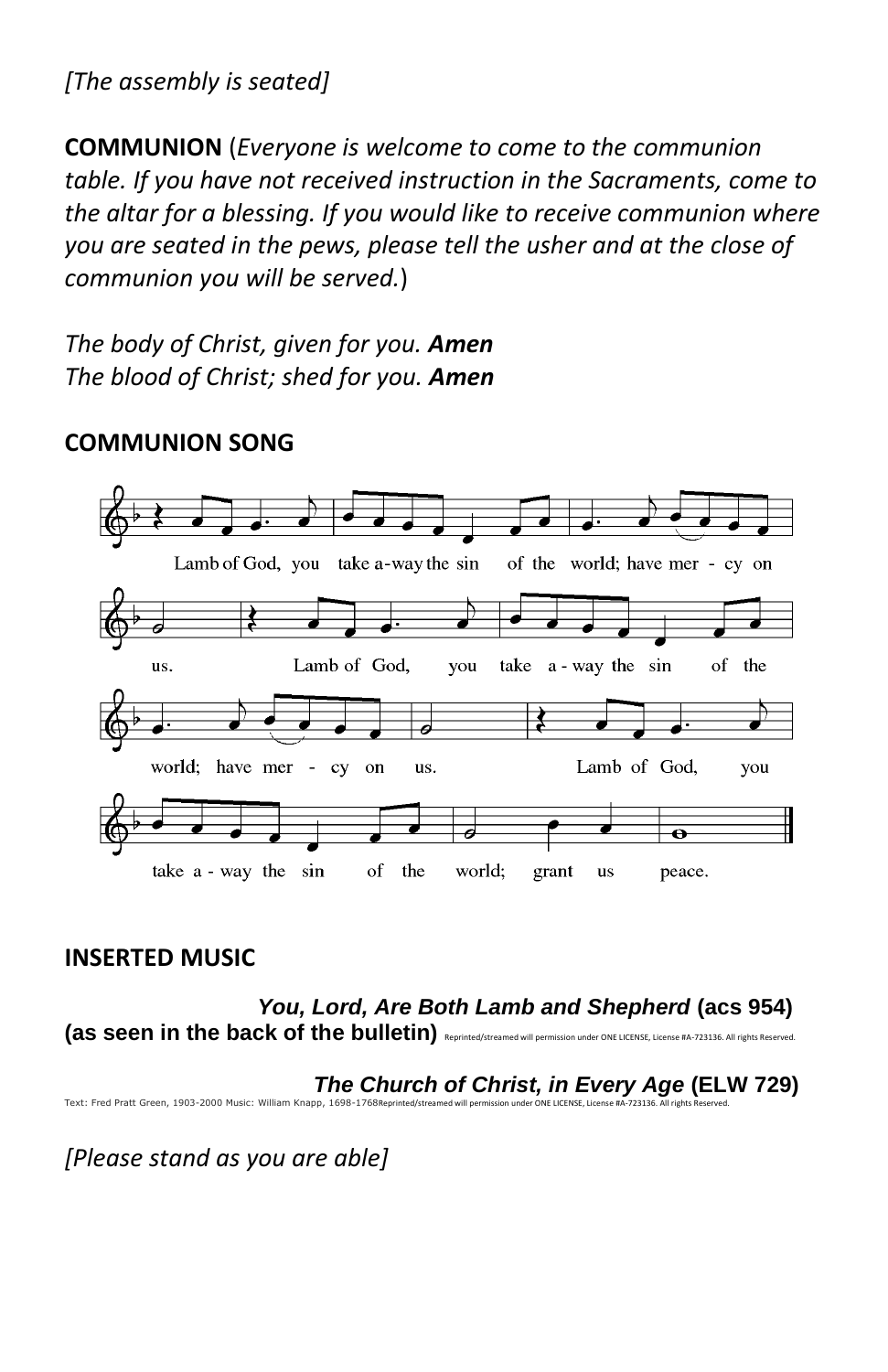# **PRAYER AFTER COMMUNION**

We give you thanks, generous God, for in this bread and cup we have tasted the new heaven and earth where hunger and thirst are no more. Send us from this table as witnesses to the resurrection, that through our lives, all may know life in Jesus' name.

## **Amen.**

*SENDING God blesses us and sends us in mission to the world.*

# **BLESSING**

God, the Author of life, Christ, the living Cornerstone, and the lifegiving Spirit of adoption,  $\pm$  bless you now and forever. **Amen.**

# **SENDING SONG**

 *That Easter Day with Joy Was Bright (PUER NOBIS)* **(ELW 384)** Text: Latin hymn, 5th cent.; tr. John Mason Neale, 1818–1866, alt.Music: European tune, adapt. Michael Praetorius, 1571–1621eprinted/streamed will permission under ONE LICENSE, License #A-723136. All rights Reserved.

# **DISMISSAL** Alleluia! Christ is risen. **Christ is risen indeed. Alleluia!**

Go in peace. Tell what God has done.

**Thanks be to God.**<br>From sundaysandseasons.com. Copyright © 2022 Augsburg Fortress ed will permission under ONE LICENSE. License #A-723136. All rights Reserved.

# **ANNOUNCEMENTS**

On December 10 of last year, the deadliest tornado outbreak on record for the month of December caused catastrophic damage in or synod. Homes of members from our own congregations of St Matthew In Paducah KY and St Matthew by the Lake in Benton ,KY were hit by this disaster in Kentucky. A special insert in your bulletin this week shares how God is at work bringing healing through our synod disaster recovery efforts. I invite you to take a moment to read the story and learn about how he Indiana-Kentucky Synod is caring for the people following this disaster and preparing to respond when the next disaster strikes. Another story and more information will be shared next week.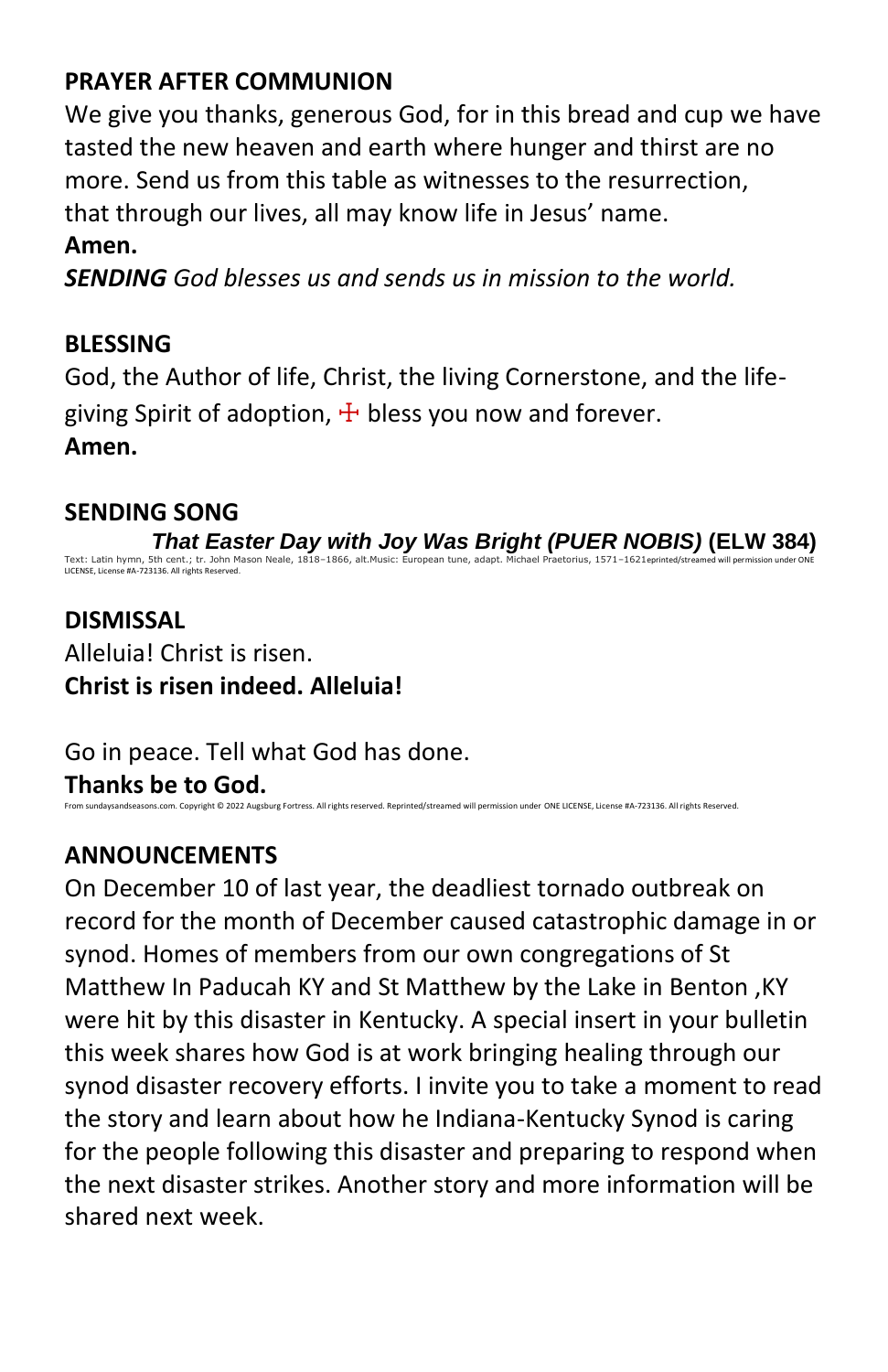Grace Lutheran Church Syracuse invites any one that would like to attend "Ice Cream Sundays (SIC) On Thursdays". Pastor Karl Biermann, our ELCA Regional Gift Planner for Indiana, Kentucky, and southern Ohio will be a guest speaker congregations and individuals to maximize their Financial gifts. There will be Ice cream and fixings, other desserts and some finger food. Thursday May 5, 2022 at 6:30pm at Grace Evangelical Lutheran Church in Syracuse Indiana. 203 East Main Street Syracuse Indiana 46567.Please let the office know if you plan to attend.

SAVE THE DATE: The ladies of Grace and hope are invited to a Spring luncheon Tuesday, May 17 at 11:30 a.m. Grace ladies will host the luncheon. Dianna Weiss and Sandy Whiteleather will have a presentation of the music of the "Roaring 20's"

Hope's Basement Sale on Friday, May 13th, 9-5 and Saturday, May 14th 9-2. If anyone is interested in donating items, please call Dee Blackburn, 260-609-3258. We are not accepting adult clothing, since it doesn't sell well, however children's clothing will be welcome! We cleaned our basement and have a lot of children's books, toys and crafts as well as items that people are contributing. Thank you!

The Adelphai ladies are donating sleeping garments of all sizes (men and women) for the residents at The Oaks. There is a basket in the narthex and in the fellowship hall

**Fundraiser to support the Preschool:** Shop with Scrip through the RaiseRight App or through the website shopwithscrip.com.  $\rightarrow$ Buy gift cards for places you already shop at with reloadable gift cards, e-cards or physical gift cards. There is no extra charge to you.  $\rightarrow$ Example: If you shop at Walmart for groceries, you can purchase a gift card for \$100.00. You can purchase a physical gift card that will be sent straight to your house, or you can choose a reloadable card that will be put right on your App. You are already spending that money at the grocery store so why not buy a gift card before you go to the store to help the Preschool?

Organization name: **Grace Lutheran Church Preschool** Enrollment Code: **AL22LAE586216**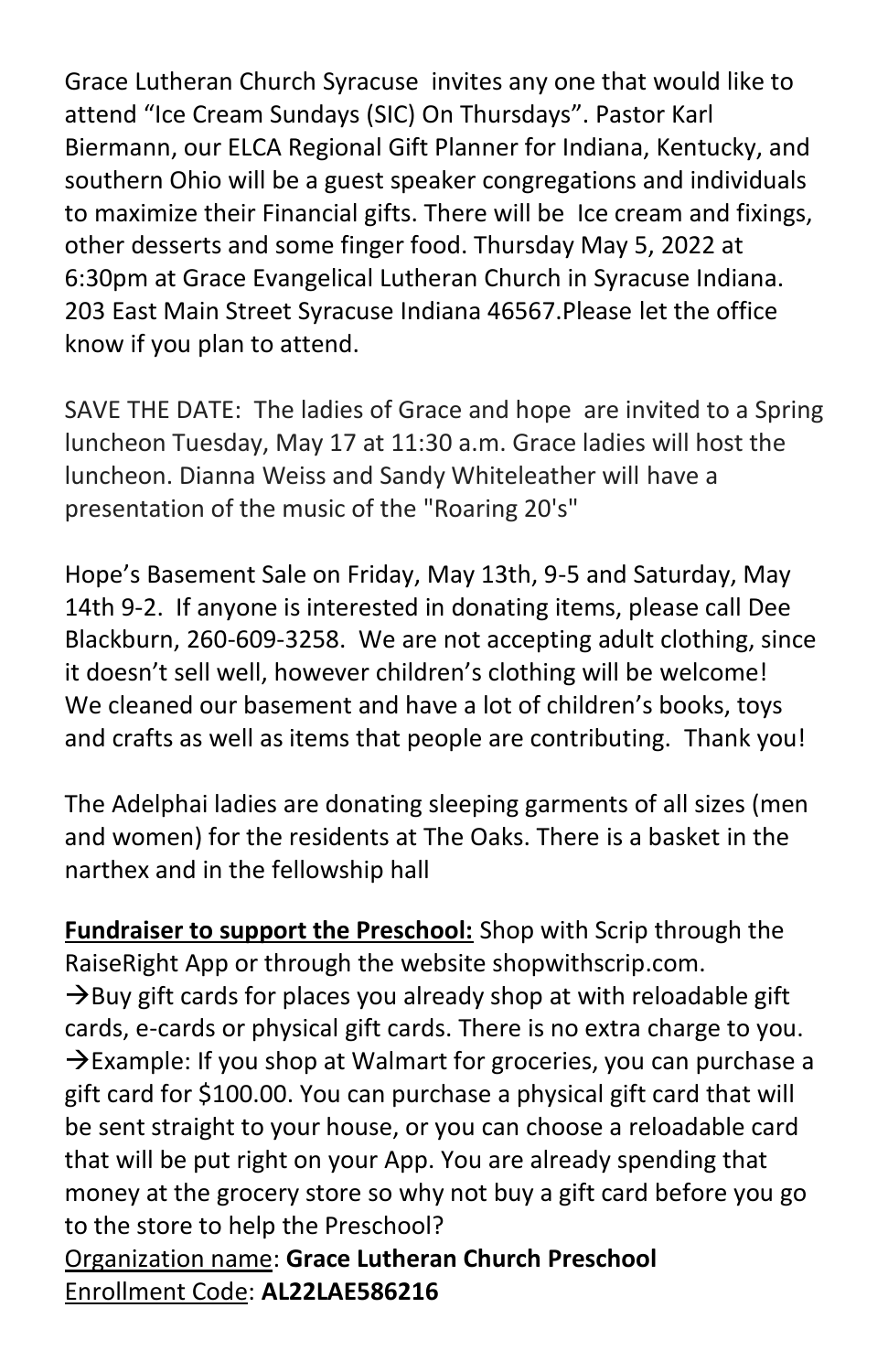# **Weekly agenda at Grace Lutheran church**

**Monday May 2,2022**

Parents of addicted loved ones (PAL) 6pm Cub scouts 3082 6pm Property team 6:30pm Hannah group 7pm Alcoholics anonymous 7:30pm **Tuesday May 3,2022**

*Columbia 4 and 6 Primary Election (All day)* T.O.P.S 9-11am

#### **Wednesday May 4,2022**

Men's breakfast 8am Preschool Zoo Trip 9:30am Food pantry 12pm Food voucher distribution 4pm **Thursday May 5,2022** *National Day of Prayer* 7am Helping hands 12:30-2pm First Communion Class 3pm AA/AL anonymous 7:30-8:30pm **Friday May 6,2022** *Pastors day off* Food pantry 12-2pm **Saturday May 7,2022** Scouts BSA ILST Training 9am **Sunday May 8,2022** *Mother's Day*  Worship at Hope 8:15am Worship at Grace 10am Fellowship Hour 11:15am

**We have new sign-up sheets in the parish hall, for coffee hour. Coffee hour will be after church service, for any one that would like to stay.**